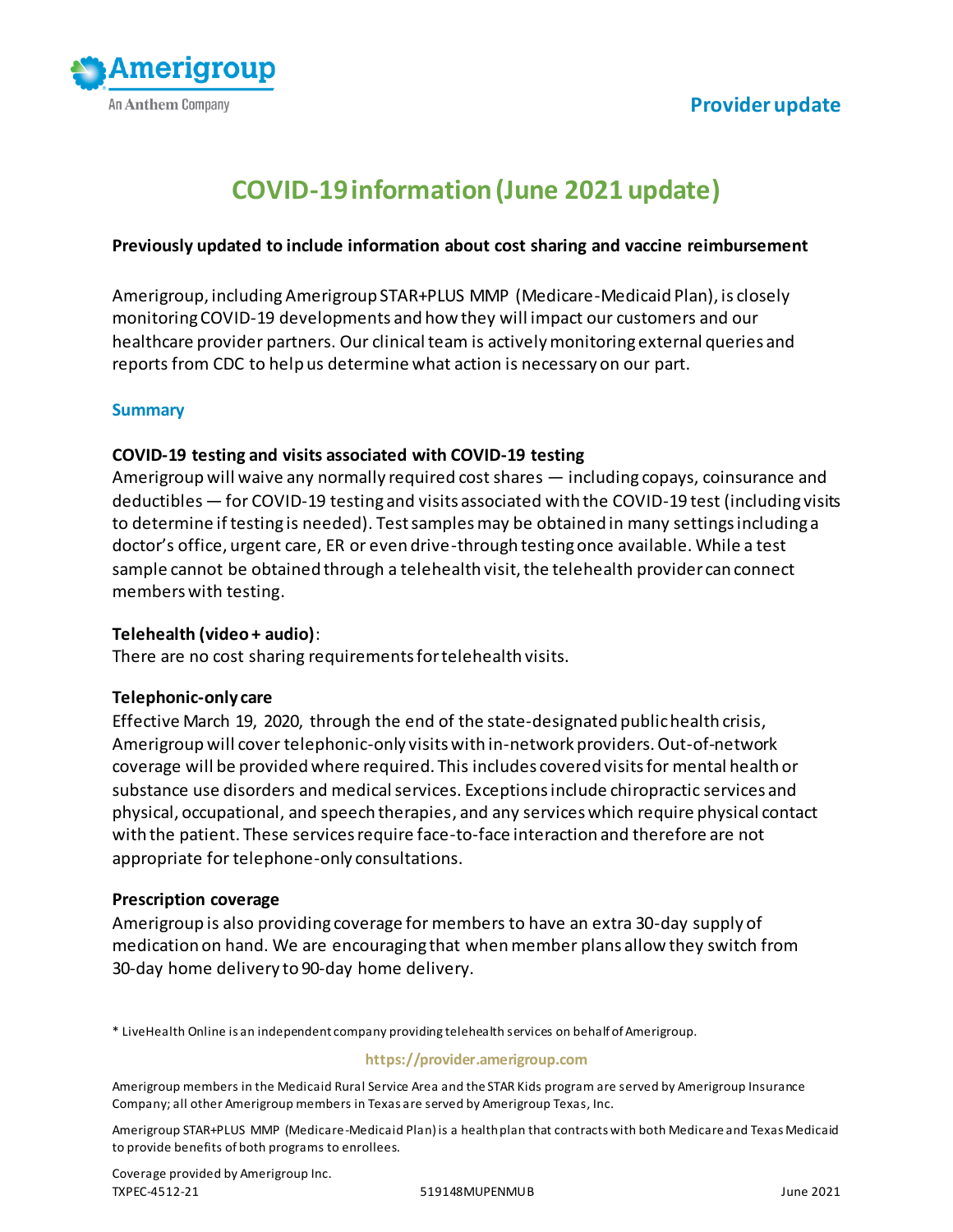## **Frequently asked questions**

#### **Actions taken by Amerigroup**

#### **What is Amerigroup doing to prepare?**

Amerigroup is committed to help provide increased access to care, while eliminating costs to help alleviate the added stress on individuals, families and the nation's healthcare system.

These actions are intended to support the protective measures taken across the country to help prevent the spread of COVID-19 and are central to our commitment to remove barriers and support communities through this unprecedented time.

Amerigroup is committed to help our members gain timely access to care and services in a way that places the least burden on the healthcare system. Our actions should reduce barriers to seeing a doctor, getting tested and maintaining adherence to medications for long-term health issues.

#### **How is Amerigroup monitoring COVID-19?**

Amerigroup is monitoring COVID-19 developments and what they mean for our associates and those we serve. We are fielding questions about the outbreak from our customers, members, providers and associates. Additionally, our clinical team is actively monitoring external queries and reports from the CDC to help us determine what, if any, action is necessary on our part to further support our stakeholders.

Amerigroup has a business continuity plan for serious communicable disease outbreaks, inclusive of pandemics, and will be ready to deploy the plan if necessary.

Our enterprise-wide business continuity program includes recovery strategies for critical processes and supporting resources, automated 24/7 situational awareness monitoring for our footprint and critical support points, and the Virtual Command Center for Emergency Management command, control and communication.

In addition, Amerigroup has established a team of experts to monitor, assess and help facilitate timely mitigation and response where it has influence as appropriate for the evolving novel coronavirus threat.

# **In case of mass epidemic, how can you ensure that your contracted providers can still provide services?**

Amerigroup is committed to working with and supporting its contracted providers. Our benefits already state that if members do not have appropriate access to network doctors we will authorize coverage for out-of-network doctors as medically necessary.

In addition, the Amerigroup telehealth provider, **[LiveHealth Online](http://www.livehealthonline.com/)**\*, is another safe and effective way for members to see a doctor to receive health guidance related to COVID-19 from their home via mobile device or a computer with a webcam.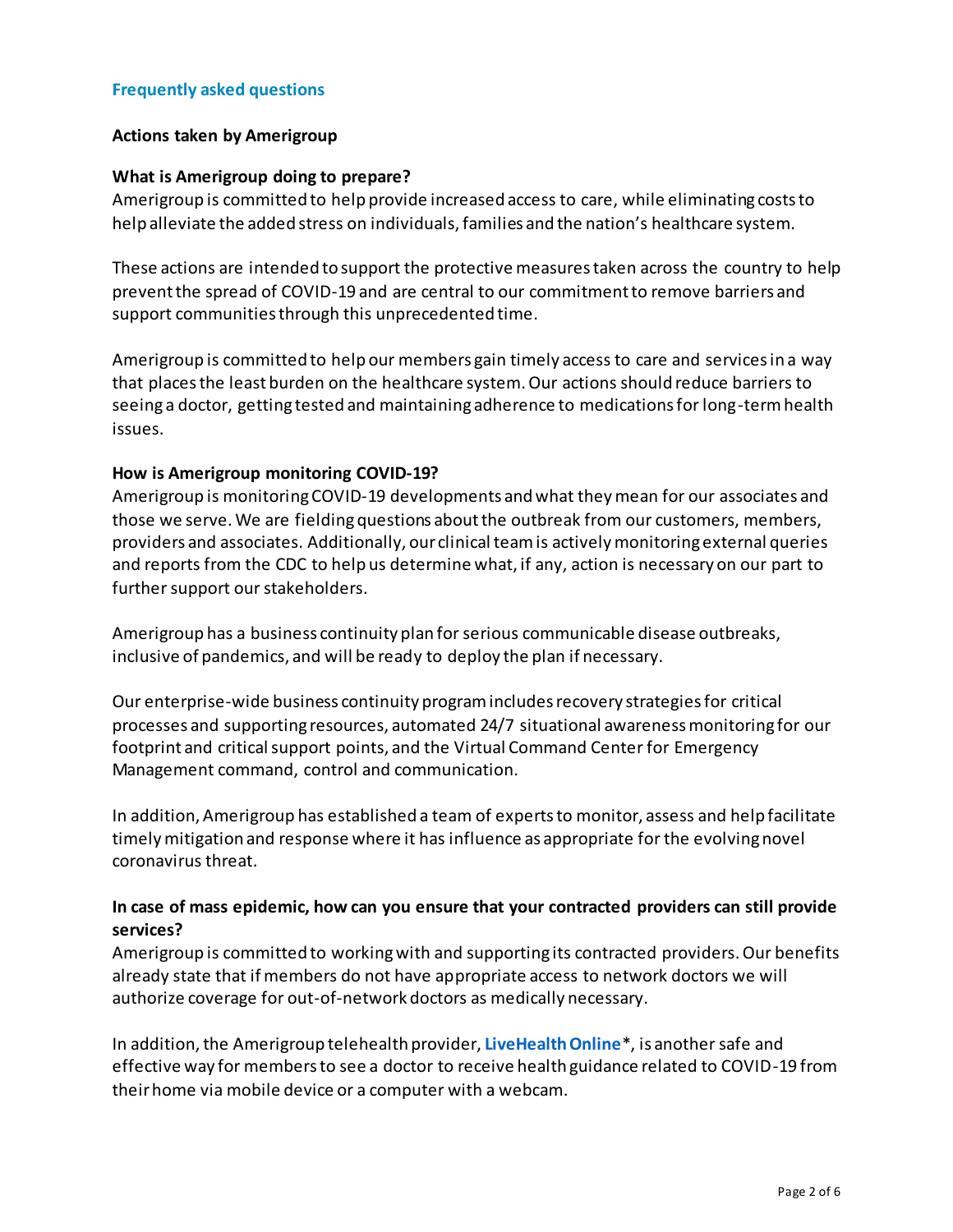# **COVID-19 testing**

# **Will Amerigroup waive member cost shares for COVID-19 testing and visits associated with COVID-19 testing?**

Amerigroup will waive any normally required cost shares for our Medicaid, Medicare-Medicaid (MMP) and CHIP members for the COVID-19 test and associated visits. Test samples may be obtained in many settings including a doctor's office, urgent care, ER or even drive-through testing once available. While a test sample cannot be obtained through a telehealth visit, the telehealth provider can connect members with testing.

# **When member cost sharing has been waived (where permissible) as outlined in this FAQ for COVID-19 testing and visits associated with COVID-19 testing, telehealth (video + audio) services, and in-network telephonic-only services, how does that impact provider reimbursement?**

Amerigroup will process the claim as if there is no member cost sharing, as it does, for example, with preventative health services.

# **How is Amerigroup reimbursing participating hospitals that perform COVID-19 diagnostic testing in an emergency room or inpatient setting?**

Reimbursement for COVID-19 testing performed in a participating hospital emergency room or inpatient setting is based on existing contractual rates inclusive of member cost share amounts waived by Amerigroup. As we announced on March 6, Amerigroup will waive any normally required cost shares for members of our Medicare and Medicaid plans — including copays, coinsurance and deductibles — for the COVID-19 test and visits to get the COVID-19 test.

# **How is Amerigroup reimbursing participating hospitals which are performing COVID-19 diagnostic testing in a drive thru testing setting?**

Based on standard American Medical Association (AMA) and HCPCS coding guidelines, for participating hospitals with a lab fee schedule, Amerigroup will recognize the codes 87635 and U0002, and will reimburse drive thru COVID-19 tests according to the lab fee schedule inclusive of member cost-share amounts waived by Amerigroup. Participating hospitals without lab fee schedules will follow the same lab testing reimbursement as defined in their facility agreement with Amerigroup inclusive of member cost share amounts waived by Amerigroup. As we announced on March 6, Amerigroup will waive any normally required cost shares for members of our Medicare and Medicaid plans — including copays, coinsurance and deductibles—for the COVID-19 test and visits to get the COVID-19 test.

# **Does Amerigroup require a prior authorization on the focused test used to diagnose COVID-19?**

No, prior authorization is not required for diagnostic services related to COVID-19 testing.

# **Does Amerigroup require use of a contracted provider for the COVID-19 lab test in order for waiver of the member's cost share to apply?**

Amerigroup will waive member cost shares for COVID-19 lab tests performed by participating and nonparticipating providers.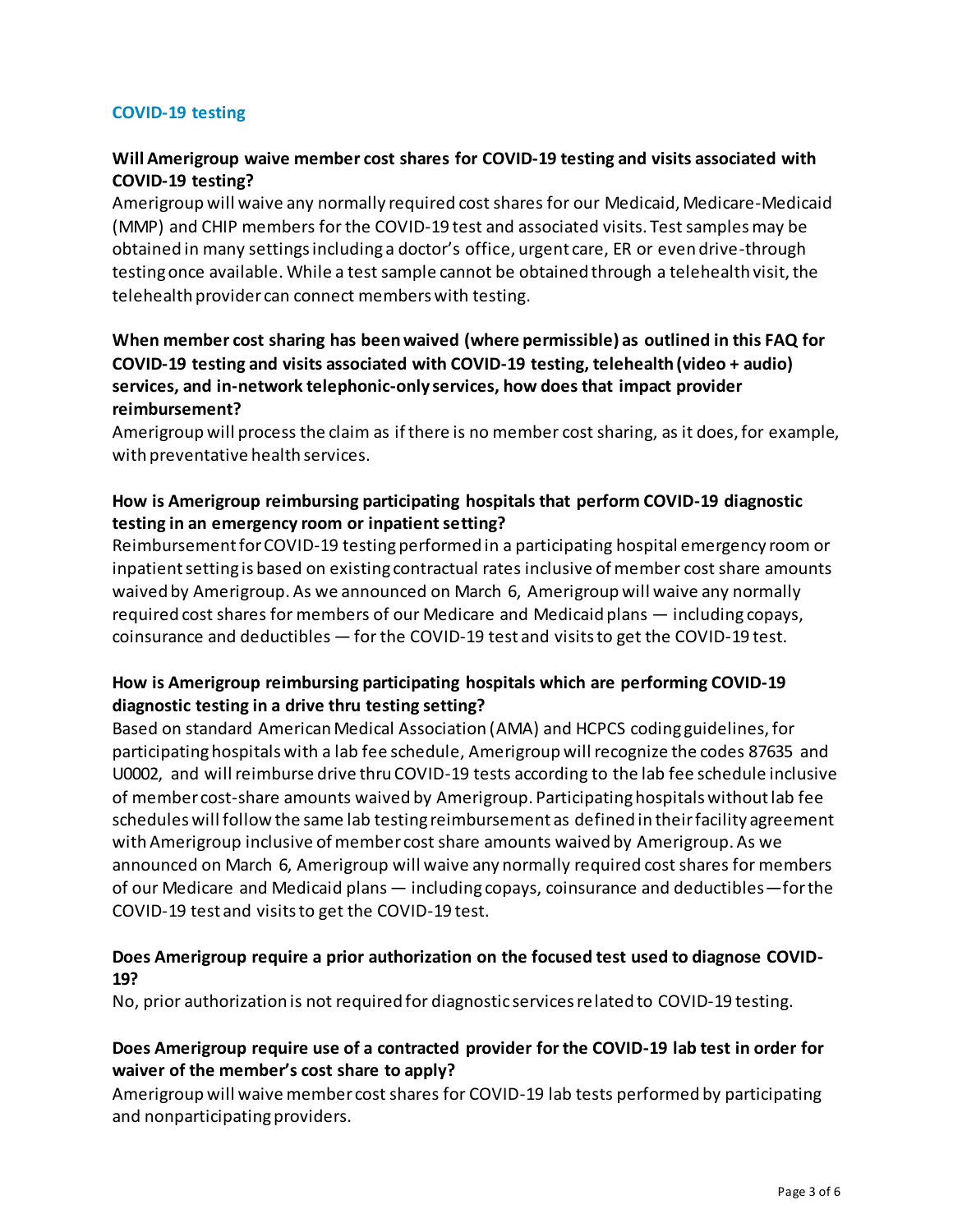# **What codes would be appropriate for COVID-19 lab testing?**

Amerigroup is encouraging providers to bill with codes U0001, U0002, U0003, U0004, 86328, 86769, or 87635 based on the test provided.

# **What modifier is appropriate to waive member cost sharing for COVID-19 testing and visits related to testing?**

Amerigroup looks for the CS modifier to identify claims related to evaluation for COVID-19 testing. This modifier should be used for evaluation and testing services in any place of service.

# **COVID-19 vaccine**

## **How is Amerigroup reimbursing FDA-Approved COVID-19 vaccines?**

The cost of COVID-19 FDA-approved vaccines will initially be paid for by the government.

Amerigroup will reimburse for the administration of COVID-19 FDA-approved vaccines at a reasonable prevailing rate. Amerigroup will cover the administration of COVID-19 vaccines with no cost share for in- and out-of-network providers, during the national public health emergency, and providers are not permitted under the federal mandate to balance -bill members.

For members of Medicare Advantage plans, CMS issued guidance (**<https://www.cms.gov/files/document/COVID-19-toolkit-issuers-MA-plans.pdf>**) that, the COVID-19 vaccine administration should be billed by providers to the CMS Medicare Administrative Contractor (MAC) using product-specific codes for each vaccine approved. This will ensure that Medicare Advantage members will not have cost-sharing for the administration of the vaccine. This applies to members in STAR+PLUS MMP (Medicare-Medicaid Plan).

## **Virtual, telehealth and telephonic care**

**Will Amerigroup cover telephone-only services in addition to telehealth via video + audio?** Amerigroup is now providing this coverage effective March 19, 2020, through the end of the state-designated public health crisis, to reflect the concerns we have heard from providers about the need to support continuity of care for members during extended periods of social distancing.

Amerigroup will cover telephone-only medical and behavioral health services from in-network providers and out-of-network providers when required by state law. Amerigroup will waive associated cost shares for in-network providers only except where a broader waiver is required by law. Exceptions include chiropractic services, physical, occupational, and speech therapies. These services require face-to-face interaction and therefore are not appropriate for telephone-only consultations.

# **What member cost-shares will be waived by Amerigroup for virtual care through internet video + audio or telephonic-only care?**

There are no member cost shares for these services.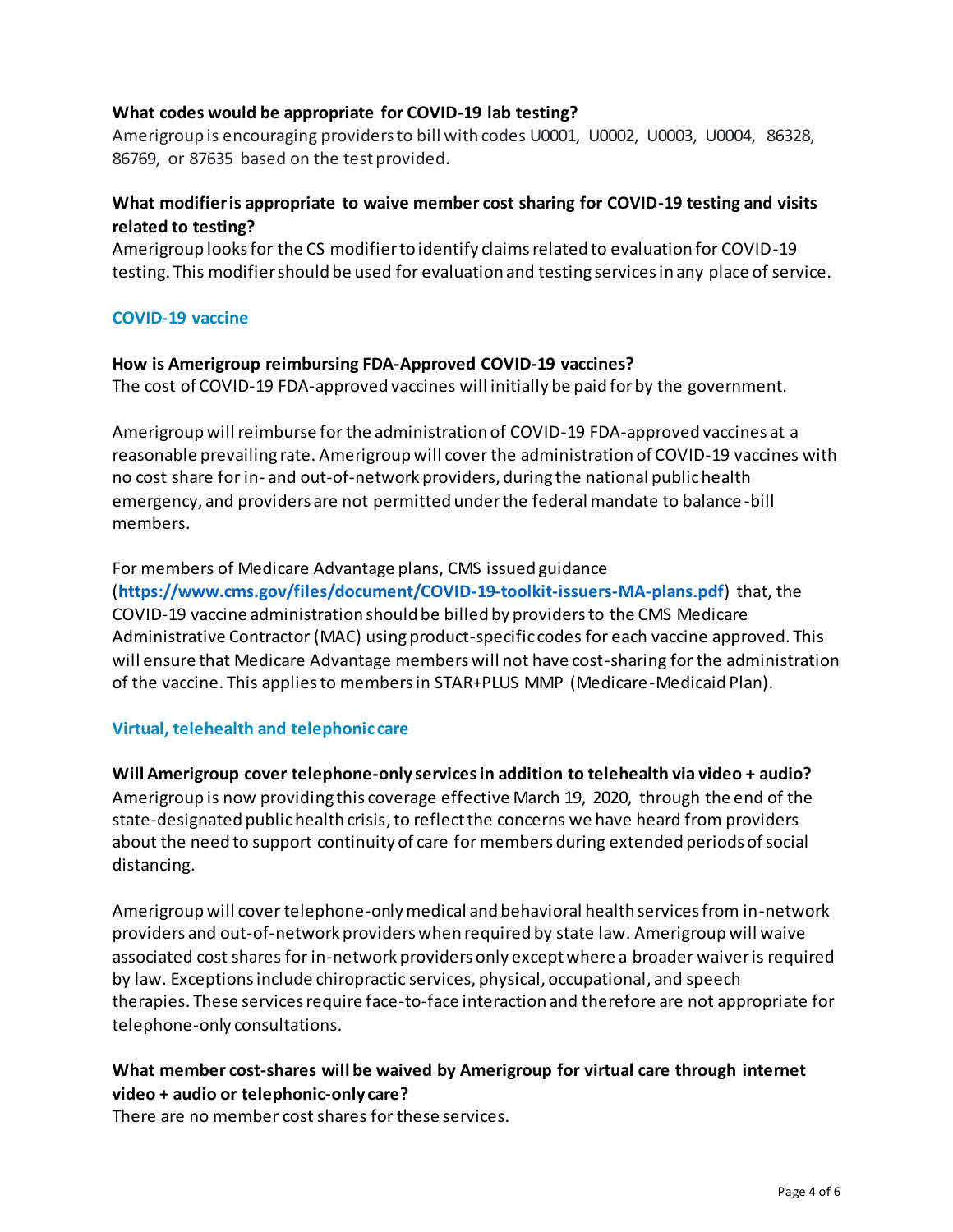Effective March 19, 2020, through the end of the state-designated public health crisis. Amerigroup will cover telephone-only medical and behavioral health services from in-network providers and out-of-network providers when required by state law. Amerigroup will waive associated cost shares for in-network providers only except where a broader waiver is required by law. Exceptions include chiropractic services, physical, occupational, and speech therapies. These services require face-to-face interaction and therefore are not appropriate for telephone-only consultations.

# **Is LiveHealth Online prepared for the number of visits that will increase to telehealth?**

As there is a heightened awareness of COVID-19 and more cases are being diagnosed in the United States, LiveHealth Online is increasing physician availability and stands ready to have doctors available to see the increase in patients, while maintaining reasonable wait times.

## **What codes would be appropriate to consider for a telehealth visit?**

For telehealth services rendered by a professional provider, report the CPT®/HCPCS code with Place of Service 02 and also append modifier 95.

For telehealth services rendered by a facility provider, report the CPT/HCPCS code with the applicable revenue code as would normally be done for an in-person visit, and also append modifier 95.

# **What codes would be appropriate to consider for telehealth (audio and video) for physical, occupational, and speech therapies?**

The following codes are appropriate to provide telehealth services:

- Physical therapy (PT) evaluation codes 97161, 97162, 97163, and 97164
- Occupational (OT) therapy evaluation codes 97165, 97166, 97167, and 97168
- PT/OT treatment codes 97110, 97112, 97530, and 97535
- Speech therapy (ST) evaluation codes 92521, 92522, 92523, and 92524
- ST treatment codes 92507, 92526, 92606, and 92609

PT/OT codes that require equipment and/or direct physical hands-on interaction and therefore are not appropriate via telehealth include: 97010-97028, 97032-97039, 97113-97124, 97139-97150, 97533, and 97537-97546.

# **What is the best way that providers can get information to Amerigroup members on Amerigroup alternative virtual care offerings?**

Most members have access to telehealth 24/7 through LiveHealth Online. Members can access LiveHealth Online at **[https://livehealthonline.com](https://livehealthonline.com/)** or by downloading the LiveHealth Online app from the App Store or Google Play.

Members also can call the 24/7 Nurse HelpLine at the number listed on their member ID card to speak with a registered nurse about health questions.